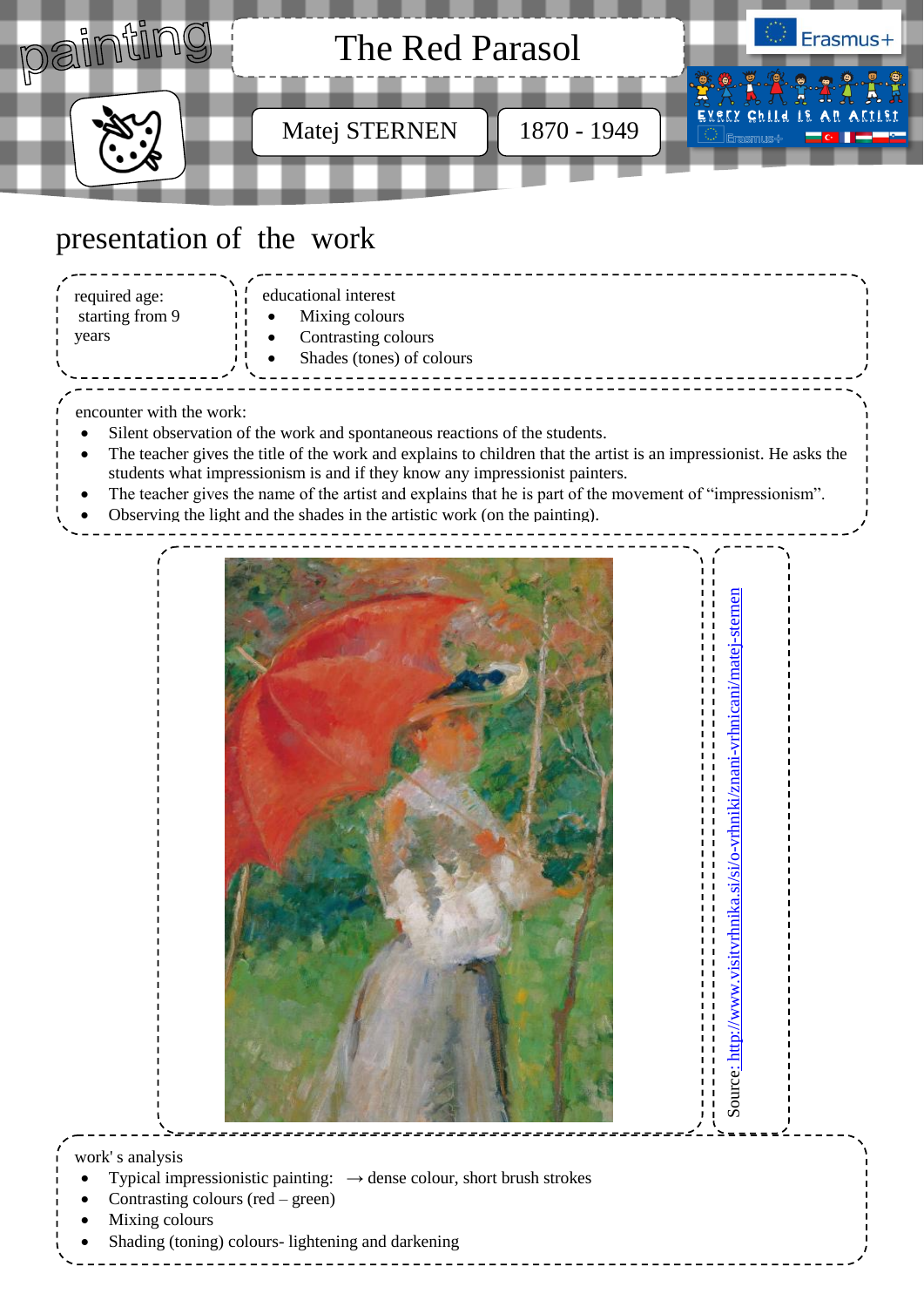## creative process

| pedagogical organization<br>The explanation of the impressionism<br>Ψ<br>Presentation of the author<br>Ъ<br>Talking about his life and work<br>Ψ<br>The explanation of the colours and short brush<br>Ψ<br>strokes<br>Drawing the motif<br>Ъ<br>Painting the motif<br>Ъ<br>duration<br>Observation, explanation, talk 30 min<br>Ψ<br>Drawing the motif 15 min<br>Ъ<br>Painting the motif 45 min<br>Ψ<br>Painting the background 45 min<br>₿<br>Ъ<br>3 sessions                                                  |                                                                                                                                                                                                                                       | implemented resources<br>materials (per student)<br>a drawing sheet<br>tempera paste<br>brushes n. 6-12<br>□<br>$\Box$<br>a photograph of the artist's painting<br>learning objectives<br>Ψ<br>Students develop the feeling for relations<br>between different colours (contrasts and shades of<br>colours)<br>Ъ<br>Students acquire experience for mixing and<br>shading colours |                                                                                                                        |  |  |  |
|-----------------------------------------------------------------------------------------------------------------------------------------------------------------------------------------------------------------------------------------------------------------------------------------------------------------------------------------------------------------------------------------------------------------------------------------------------------------------------------------------------------------|---------------------------------------------------------------------------------------------------------------------------------------------------------------------------------------------------------------------------------------|-----------------------------------------------------------------------------------------------------------------------------------------------------------------------------------------------------------------------------------------------------------------------------------------------------------------------------------------------------------------------------------|------------------------------------------------------------------------------------------------------------------------|--|--|--|
|                                                                                                                                                                                                                                                                                                                                                                                                                                                                                                                 |                                                                                                                                                                                                                                       |                                                                                                                                                                                                                                                                                                                                                                                   |                                                                                                                        |  |  |  |
| progress<br>students tasks<br>session 1<br>$\rightarrow$ Observation of the impressionist artists, the<br>period of impressionism and its<br>characteristics<br>$\rightarrow$ Observing of the painting Rdeči parazol and<br>its author Matej Sternen<br>Mixing of taupe watery colour<br>$\rightarrow$<br>Drawing the motif with the coloured water                                                                                                                                                            |                                                                                                                                                                                                                                       | session 2, 3<br>(of the motif)<br>of colours<br>$\rightarrow$ Using short brush strokes                                                                                                                                                                                                                                                                                           | $\rightarrow$ Mixing colours for covering larger surface<br>$\rightarrow$ Using contrast coloures and different shades |  |  |  |
| instructions                                                                                                                                                                                                                                                                                                                                                                                                                                                                                                    |                                                                                                                                                                                                                                       |                                                                                                                                                                                                                                                                                                                                                                                   |                                                                                                                        |  |  |  |
| session 1<br>$\rightarrow$ We will make a painting Rdeči<br>parazol like Matej Sternen<br>$\rightarrow$ First, we will mix taupe watery<br>colour<br>$\rightarrow$ Using this colour draw a motif<br>which covers the majority of the                                                                                                                                                                                                                                                                           | session 2<br>$\rightarrow$ Using dense colours cover the entire surface of the motif<br>$\rightarrow$ Pay attention to the mixing and shading (lightening and<br>darkening) of colours. They will be similar to the original<br>work. |                                                                                                                                                                                                                                                                                                                                                                                   |                                                                                                                        |  |  |  |
| sheet's surface                                                                                                                                                                                                                                                                                                                                                                                                                                                                                                 | session 3<br>$\rightarrow$ After the observation, create the background of the<br>painting using short brush strokes and mixing colours                                                                                               |                                                                                                                                                                                                                                                                                                                                                                                   |                                                                                                                        |  |  |  |
| teacher's role                                                                                                                                                                                                                                                                                                                                                                                                                                                                                                  |                                                                                                                                                                                                                                       |                                                                                                                                                                                                                                                                                                                                                                                   |                                                                                                                        |  |  |  |
| session 1<br>session 2, 3<br>$\rightarrow$ Presentation of the artist, his work and the period in which he created (<br>$\rightarrow$ guiding students<br>when covering the<br>the impressionism)<br>motif and the<br>$\rightarrow$ Guiding students to observe carefully the painting, the painting<br>background<br>technique and the shades of colours<br>$\rightarrow$ Guiding the students when mixing the watery colour<br>$\rightarrow$ Guiding the students attention into the drawing of the big motif |                                                                                                                                                                                                                                       |                                                                                                                                                                                                                                                                                                                                                                                   |                                                                                                                        |  |  |  |